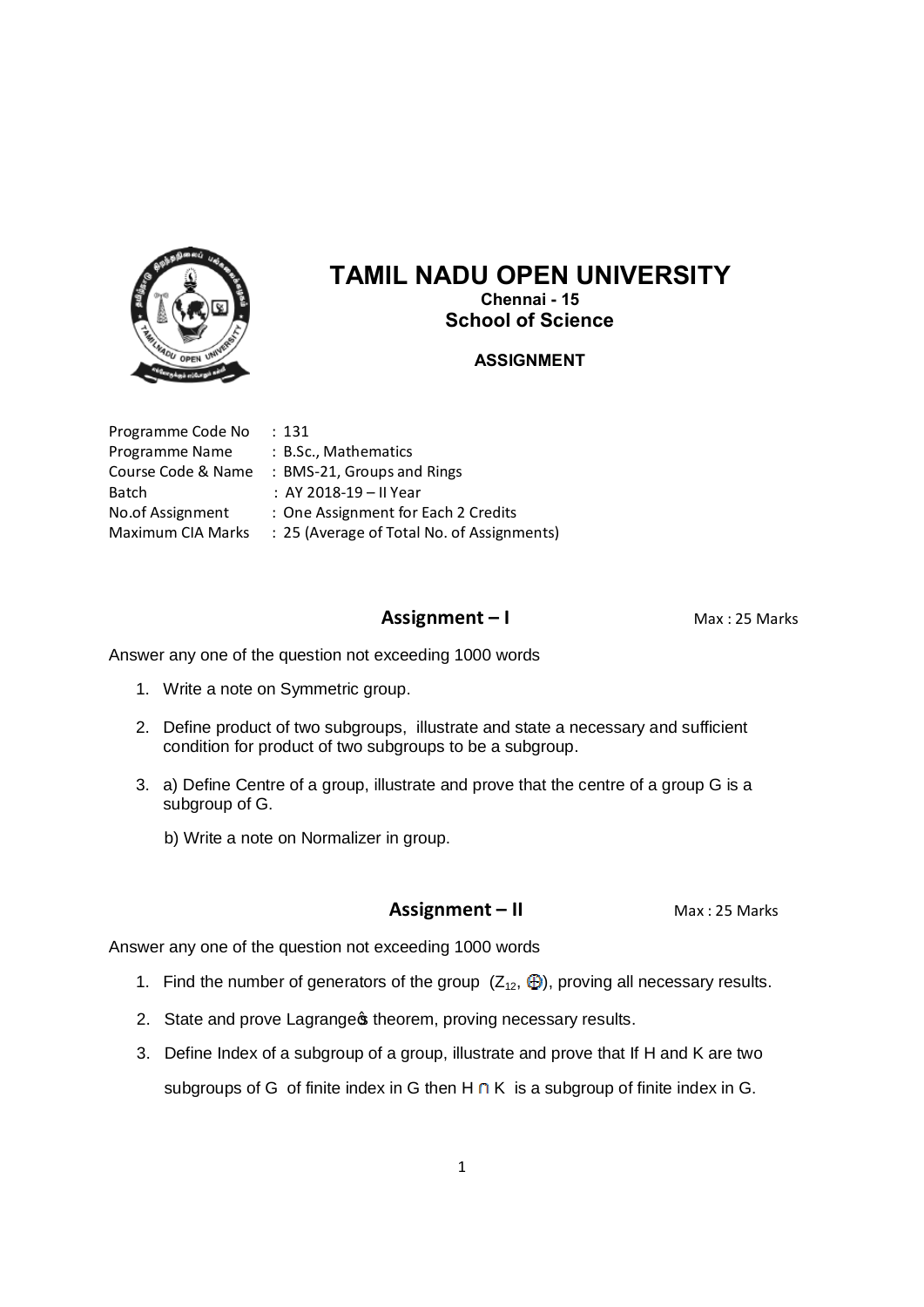### **Assignment – III** Max: 25 Marks

Answer any one of the question not exceeding 1000 words

- 1. State and prove Cayley **Theorem.**
- 2. State and prove the fundamental theorem of homomorphism on groups.
- 3. a) Define a field, give example and prove that any finite integral domain is a field.
	- b) Prove that a finite commutative ring R without zero-divisors is a field.

### **Assignment – IV** Max: 25 Marks

- 1. State and prove the fundamental theorem of homomorphism on rings.
- 2. Show that any integral domain D can be embedded in a field F and every element of F can be expressed as a quotient of two element of D.
- 3. Prove that any Euclidean domain R is a unique factorization domain.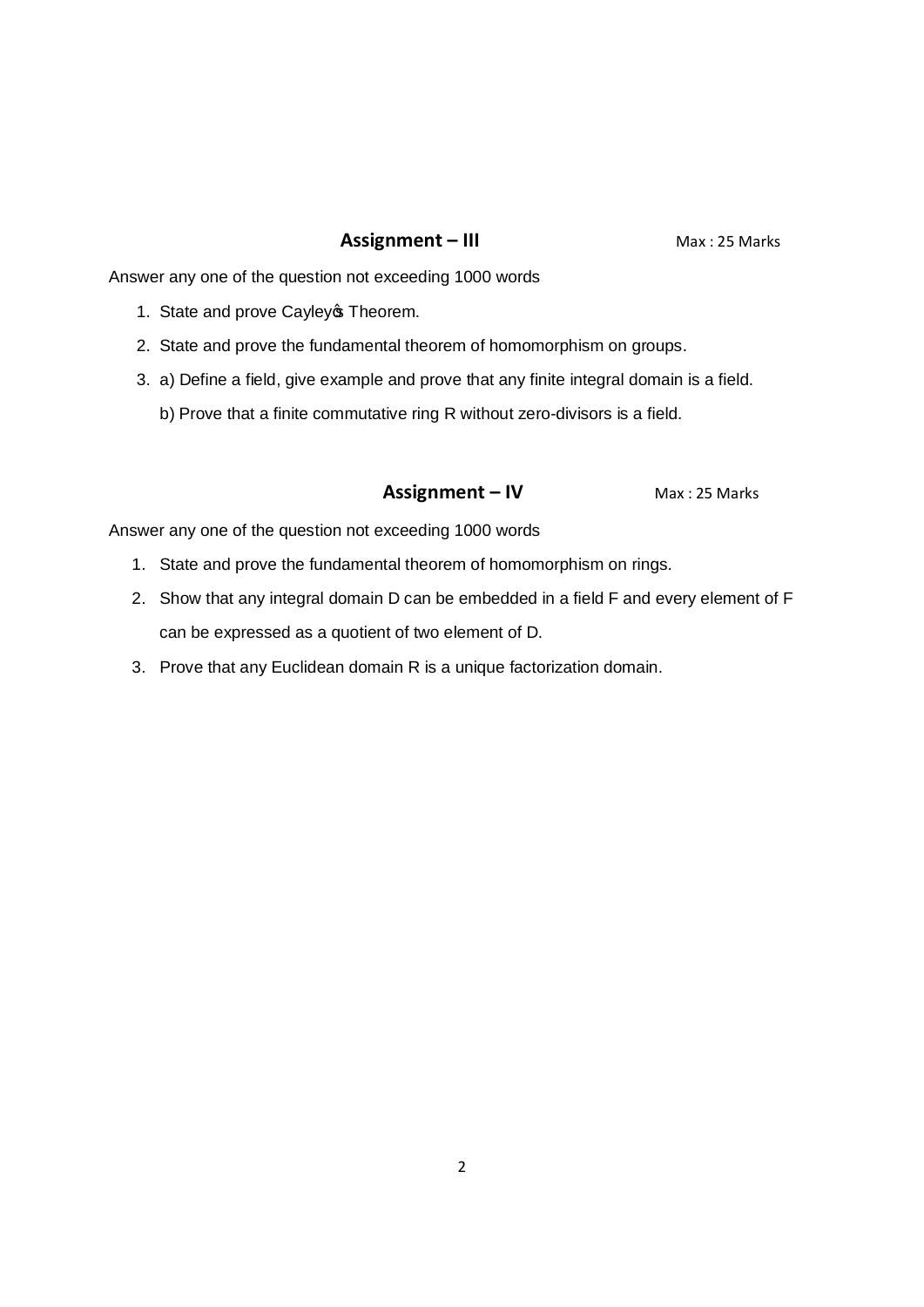

# **TAMIL NADU OPEN UNIVERSITY Chennai - 15**

**School of Science**

#### **ASSIGNMENT**

Programme Code No : 131 Programme Name : B.Sc., Mathematics Batch : AY 2018-19 – II Year

- Course Code & Name : BMS-22, Statistics and Mechanics No.of Assignment : One Assignment for Each 2 Credits
- Maximum CIA Marks : 25 (Average of Total No. of Assignments)

## **Assignment – I** Max : 25 Marks

Answer any one of the question not exceeding 1000 words

1. Calculate the first four moments about mean and also find the skewness and kurtosis for the distribution below.

|  | 6-R | O- | 'U− | 17-14 | $14-16$ | 18<br>. 16- i | 8- | $\sim$<br>--<br><u>__</u> | $22-24$ |
|--|-----|----|-----|-------|---------|---------------|----|---------------------------|---------|
|  |     |    |     |       |         |               |    |                           |         |

2. Fit a straight line to data below

| . ear      | 984 | $\sim$<br>985 | 1986 | 987        | 1988 | 020      |
|------------|-----|---------------|------|------------|------|----------|
| Production |     | 9             | 10   | 1 F<br>ں ا | 18   | ົດ<br>ںے |

3 Fit a parabola for the data given below.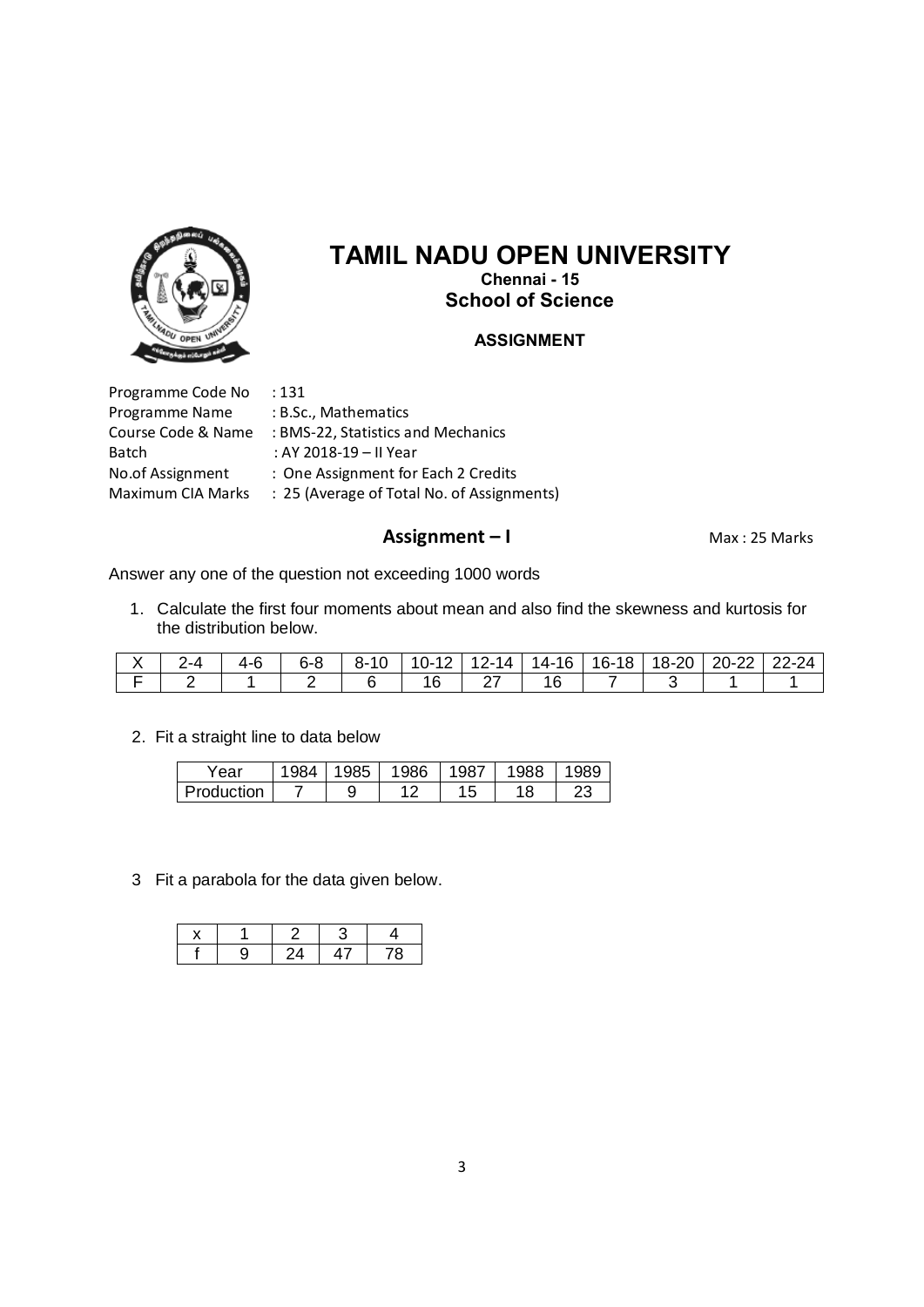### **Assignment – II**

### **Part – B (2 x 30 = 60 Marks)**

Answer any one of the question not exceeding 1000 words

1. Find the coefficient of rank correlation for the following data which

shows the heights a sample of 12 fathers and their sons.

| Height of<br>Father | 65 | 63 | 67 | 64 | 68 | 62 | 70 | 66 | 68 | 67 | 69 |  |
|---------------------|----|----|----|----|----|----|----|----|----|----|----|--|
| Height of<br>son    | 68 | 66 | 68 | 65 | 69 | 66 | 68 | 65 |    | 67 | 68 |  |

- 2 Write properties of Moment Generating Function.
- 3 Fit a normal distribution to be the following data

|  |   |    |  | . . |
|--|---|----|--|-----|
|  | 4 | 19 |  |     |

#### **Assignment – III**

- 1. Show that the path of the projectile is a parabola. Also derive the greatest height attained by a projectile and time taken to reach the maximum height.
- 2. Discuss direct impact of two smooth spheres.
- 3. Write a note on simple harmonic motion.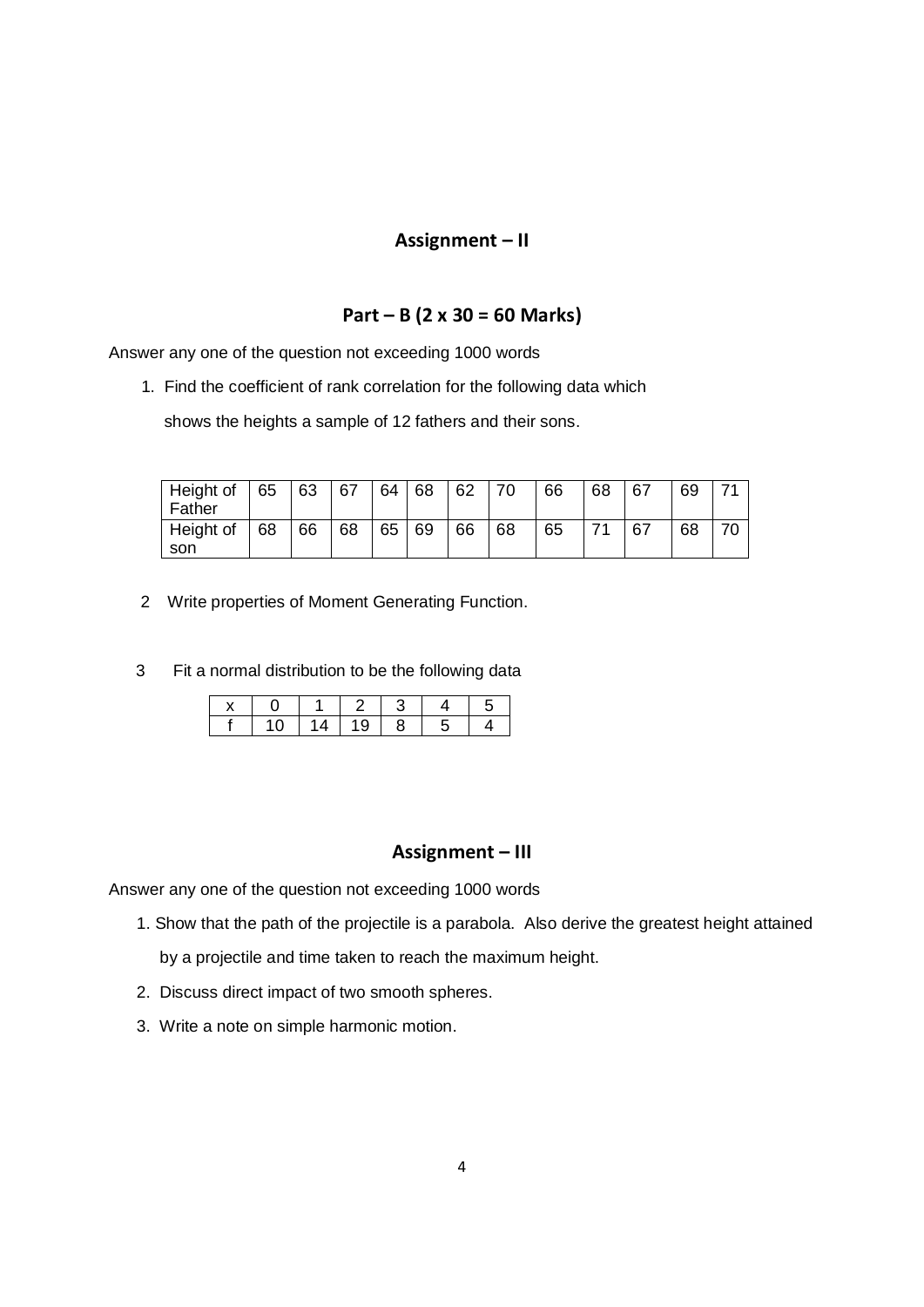

# **TAMIL NADU OPEN UNIVERSITY Chennai - 15**

**School of Science**

## **ASSIGNMENT**

Programme Code No : 131 Programme Name : B.Sc., Mathematics Batch : AY 2018-19 – II Year

Course Code & Name : BMS-23, Classical Algebra and Numerical Methods No.of Assignment : One Assignment for Each 2 Credits Maximum CIA Marks : 25 (Average of Total No. of Assignments)

# **Assignment – I**

Answer any one of the question not exceeding 1000 words

- 1. Sum the series  $\sum_{n=0}^{\infty} \frac{(n+1)^n}{n!} x^n$
- 2. Find the condition that the roots of the equation  $ax^3 + 3bx^2 + 3cx + d = 0$  may be in Geometric Progression and hence solve the equation  $27x^3 + 42x^2$ .  $28x$ .  $8 = 0$ .
- 3. Show that the sum of the ninth powers of the roots of the equation  $x^3 + 3x + 9 = 0$  is zero.

# **Assignment – II**

- 1 If  $\alpha, \beta, \gamma$  are the roots of the equation  $x^3$ .  $7x + 7 = 0$ , find  $\frac{1}{\alpha^4} + \frac{1}{\beta^4} + \frac{1}{\gamma^4}$ .
- 2. Solve the equation  $x^5 + 4x^4 + x^3 + x^2 + 4x + 1 = 0$ .
- 3. .Solve the equation  $x^4$   $4x^3 + 4x^2 + x$  2 = 0 by finding the rational roots.